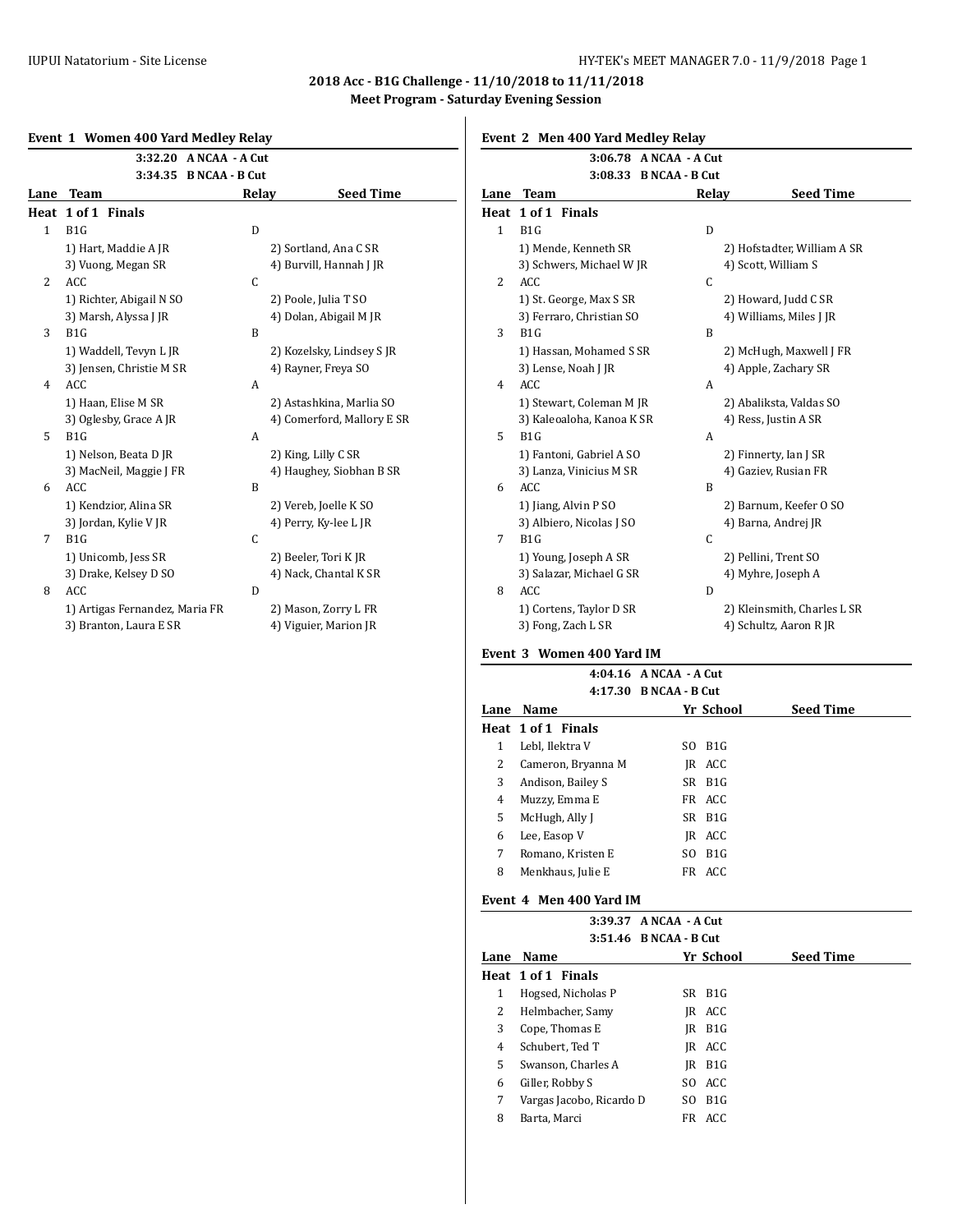## **2018 Acc - B1G Challenge - 11/10/2018 to 11/11/2018 Meet Program - Saturday Evening Session**

## **Event 5 Women 100 Yard Freestyle**

|      |                      | 47.35 A NCAA - A Cut |                  |
|------|----------------------|----------------------|------------------|
|      |                      | 49.51 B NCAA - B Cut |                  |
| Lane | Name                 | Yr School            | <b>Seed Time</b> |
|      | Heat 1 of 1 Finals   |                      |                  |
| 1    | Rayner, Freya        | B1G<br>SO.           |                  |
| 2    | Perry, Ky-lee L      | IR ACC               |                  |
| 3    | MacNeil, Maggie J    | FR B1G               |                  |
| 4    | Comerford, Mallory E | SR ACC               |                  |
| 5    | Haughey, Siobhan B   | $SR$ $B1G$           |                  |
| 6    | Hill, Morgan E       | IR ACC               |                  |
| 7    | Deloof, Catie E      | SR B1G               |                  |
| 8    | Wang, Haibing        | SR ACC               |                  |
|      |                      |                      |                  |

#### **Event 6 Men 100 Yard Freestyle**

| 41.88              | A NCAA - A Cut               |                  |
|--------------------|------------------------------|------------------|
| 43.80              | <b>B</b> NCAA - <b>B</b> Cut |                  |
| Name               | Yr School                    | <b>Seed Time</b> |
| Heat 1 of 1 Finals |                              |                  |
| Borges, Luiz F     | B1G<br>SO.                   |                  |
| Barna, Andrej      | IR ACC                       |                  |
| Becker, Bowen T    | $SR$ $B1G$                   |                  |
| Ress, Justin A     | SR ACC                       |                  |
| Apple, Zachary     | SR B1G                       |                  |
| Pisani, Will J     | SR ACC                       |                  |
| Gaziev, Rusian     | B1G<br>FR                    |                  |
| Molacek, Jacob P   | SR ACC                       |                  |
|                    |                              |                  |

#### **Event 7 Women 200 Yard Backstroke**

|      |                    | $1:50.50$ ANCAA - A Cut |            |                  |
|------|--------------------|-------------------------|------------|------------------|
|      |                    | 1:57.11 B NCAA - B Cut  |            |                  |
| Lane | Name               |                         | Yr School  | <b>Seed Time</b> |
|      | Heat 1 of 1 Finals |                         |            |                  |
| 1    | Nack, Chantal K    |                         | $SR$ $B1G$ |                  |
| 2    | Kendzior, Alina    |                         | SR ACC     |                  |
| 3    | Waddell, Tevyn L   |                         | IR B1G     |                  |
| 4    | Haan, Elise M      |                         | SR ACC     |                  |
| 5    | Nelson, Beata D    |                         | IR B1G     |                  |
| 6    | Madden, Paige C    |                         | SO ACC     |                  |
| 7    | Unicomb, Jess      |                         | SR B1G     |                  |
| 8    | Richter, Abigail N |                         | SO ACC     |                  |
|      |                    |                         |            |                  |

#### **Event 8 Men 200 Yard Backstroke**

|      |                    | 1:39.38 A NCAA - A Cut |           |                  |  |
|------|--------------------|------------------------|-----------|------------------|--|
|      |                    | 1:45.04 B NCAA - B Cut |           |                  |  |
| Lane | Name               |                        | Yr School | <b>Seed Time</b> |  |
|      | Heat 1 of 1 Finals |                        |           |                  |  |
| 1    | Mende, Kenneth     |                        | SR B1G    |                  |  |
| 2    | Correia, Rodrigo Q |                        | SR ACC    |                  |  |
| 3    | Fantoni. Gabriel A |                        | SO B1G    |                  |  |
| 4    | Albiero, Nicolas J |                        | SO ACC    |                  |  |
| 5    | Hassan. Mohamed S  |                        | SR B1G    |                  |  |
| 6    | Vazaios, Andreas   |                        | SR ACC    |                  |  |
| 7    | Tysoe, Cameron     | IR                     | B1G       |                  |  |
| 8    | Montesi, Jack J    | IR                     | ACC       |                  |  |
|      |                    |                        |           |                  |  |

## **Event 9 Women 200 Yard Breaststroke**

|                     | 2:06.94 A NCAA - A Cut |                                                                                                                                    |
|---------------------|------------------------|------------------------------------------------------------------------------------------------------------------------------------|
| 2:13.97             |                        |                                                                                                                                    |
| <b>Name</b>         |                        | <b>Seed Time</b>                                                                                                                   |
| Heat 1 of 1 Finals  |                        |                                                                                                                                    |
| Munson, Rachel O    |                        |                                                                                                                                    |
| Mason, Zorry L      |                        |                                                                                                                                    |
| Kozelsky, Lindsey S |                        |                                                                                                                                    |
| Astashkina, Marlia  |                        |                                                                                                                                    |
| King, Lilly C       |                        |                                                                                                                                    |
| Poole, Julia T      |                        |                                                                                                                                    |
| Sheridan, Calypso P |                        |                                                                                                                                    |
| Covington, Taylor A |                        |                                                                                                                                    |
|                     |                        | <b>B NCAA - B Cut</b><br>Yr School<br>SR B <sub>1G</sub><br>FR ACC<br>IR B1G<br>SO ACC<br>$SR$ $B1G$<br>SO ACC<br>SO B1G<br>IR ACC |

#### **Event 10 Men 200 Yard Breaststroke**

|      |                    | 1:52.94 A NCAA - A Cut |                    |                  |
|------|--------------------|------------------------|--------------------|------------------|
|      |                    | 1:58.43 B NCAA - B Cut |                    |                  |
| Lane | Name               |                        | Yr School          | <b>Seed Time</b> |
|      | Heat 1 of 1 Finals |                        |                    |                  |
| 1    | Swanson, Charles A | IR                     | B1G                |                  |
| 2    | Pumputis, Caio R   |                        | SO ACC             |                  |
| 3    | Finnerty, Ian J    |                        | $SR$ $B1G$         |                  |
| 4    | Somov, Evgenii I   |                        | SO ACC             |                  |
| 5    | McHugh, Maxwell J  |                        | FR B <sub>1G</sub> |                  |
| 6    | Barnum, Keefer O   |                        | SO ACC             |                  |
| 7    | Cope, Thomas E     | IR                     | B1G                |                  |
| 8    | Abaliksta, Valdas  |                        | SO ACC             |                  |

#### **Event 11 Women 100 Yard Butterfly**

|      |                    | 51.03 A NCAA - A Cut<br>53.76 B NCAA - B Cut |                  |                  |
|------|--------------------|----------------------------------------------|------------------|------------------|
| Lane | Name               |                                              | Yr School        | <b>Seed Time</b> |
|      | Heat 1 of 1 Finals |                                              |                  |                  |
| 1    | Drake, Kelsey D    | SO.                                          | B1G              |                  |
| 2    | Marsh, Alyssa J    |                                              | IR ACC           |                  |
| 3    | Jensen, Christie M |                                              | $SR$ $B1G$       |                  |
| 4    | Oglesby, Grace A   |                                              | IR ACC           |                  |
| 5    | MacNeil, Maggie J  |                                              | FR B1G           |                  |
| 6    | Jordan, Kylie V    |                                              | IR ACC           |                  |
| 7    | Koontz, Shelby L   | IR                                           | B <sub>1</sub> G |                  |
| 8    | Vereb, Joelle K    | SO.                                          | ACC              |                  |
|      |                    |                                              |                  |                  |

## **Event 12 Men 100 Yard Butterfly**

|      |                     | 45.24 A NCAA - A Cut |           |                  |
|------|---------------------|----------------------|-----------|------------------|
|      |                     | 47.43 B NCAA - B Cut |           |                  |
| Lane | <b>Name</b>         |                      | Yr School | <b>Seed Time</b> |
|      | Heat 1 of 1 Finals  |                      |           |                  |
| 1    | Young, Joseph A     | SR B <sub>1G</sub>   |           |                  |
| 2    | Izzo. Giovanni      | SO ACC               |           |                  |
| 3    | Salazar, Michael G  | SR B1G               |           |                  |
| 4    | Stewart, Coleman M  | IR ACC               |           |                  |
| 5    | Lanza. Vinicius M   | SR B <sub>1G</sub>   |           |                  |
| 6    | Kaleoaloha, Kanoa K | SR ACC               |           |                  |
| 7    | Lense, Noah J       | IR                   | B1G       |                  |
| 8    | Harting, Zach S     | SR ACC               |           |                  |
|      |                     |                      |           |                  |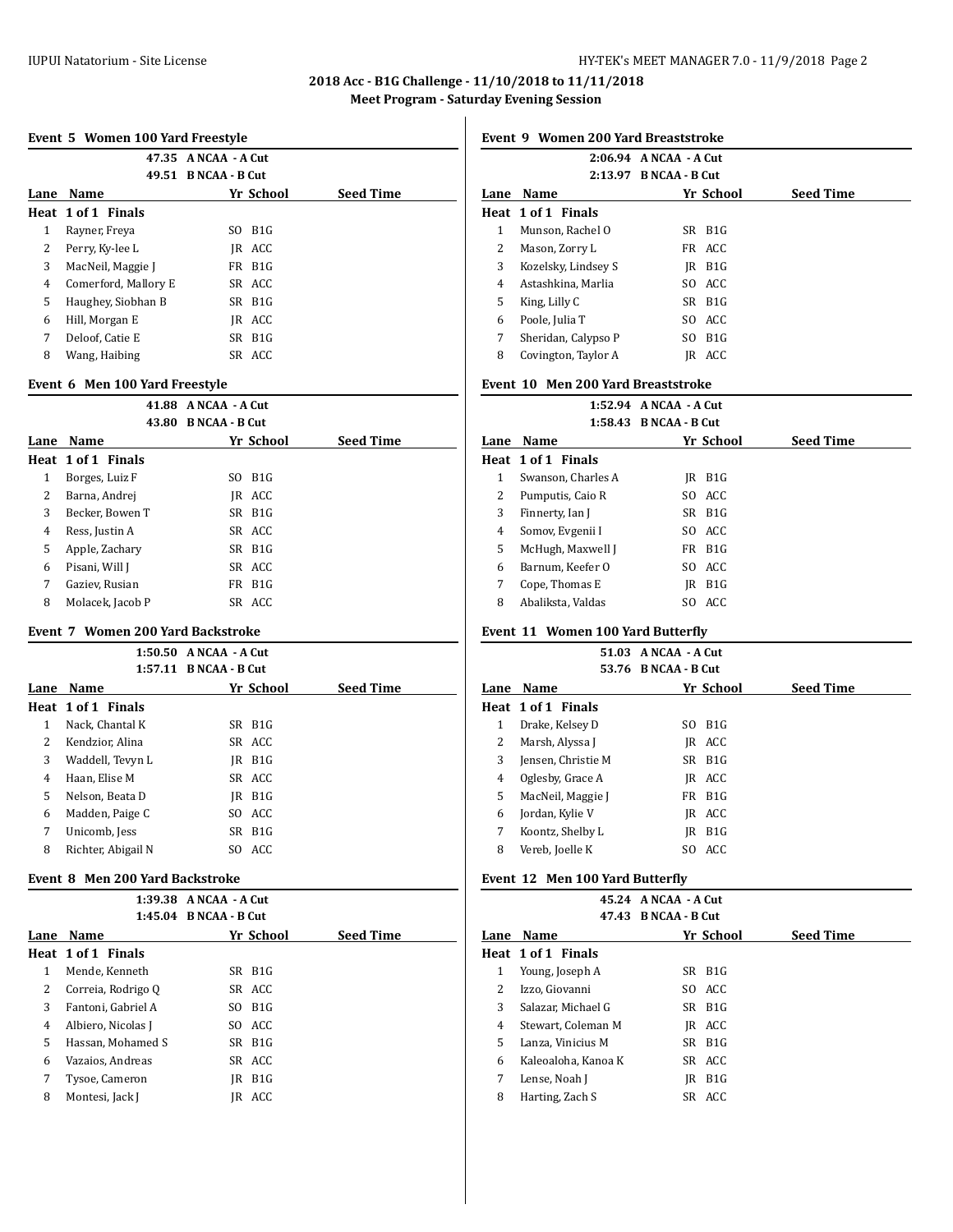## **2018 Acc - B1G Challenge - 11/10/2018 to 11/11/2018 Meet Program - Saturday Evening Session**

## **Event 13 Women 500 Yard Freestyle**

|      |                      | 4:36.30 A NCAA - A Cut |                  |                  |
|------|----------------------|------------------------|------------------|------------------|
|      |                      | 4:47.20 B NCAA - B Cut |                  |                  |
| Lane | Name                 | Yr School              |                  | <b>Seed Time</b> |
|      | Heat 1 of 1 Finals   |                        |                  |                  |
| 1    | Padington, Mackenzie | SO.                    | B <sub>1</sub> G |                  |
| 2    | Stone, Lindsay M     | SO ACC                 |                  |                  |
| 3    | McHugh, Ally J       | SR B1G                 |                  |                  |
| 4    | Cattermole, Sophie E | SR ACC                 |                  |                  |
| 5    | Bi, Rose             | SR B1G                 |                  |                  |
| 6    | Holub, Tamila H      | SO ACC                 |                  |                  |
| 7    | Kowal, Molly A       | IR                     | B1G              |                  |
| 8    | Ilgenfritz, Emily R  | IR                     | ACC              |                  |

## **Event 14 Men 500 Yard Freestyle**

|      | 4:12.22 A NCAA - A Cut   |                     |                  |
|------|--------------------------|---------------------|------------------|
|      | 4:23.34 B NCAA - B Cut   |                     |                  |
| Lane | Name                     | Yr School           | <b>Seed Time</b> |
|      | Heat 1 of 1 Finals       |                     |                  |
| 1    | Arndt, Mateusz           | FR B <sub>1G</sub>  |                  |
| 2    | Yeadon, Zach S           | SO ACC              |                  |
| 3    | Vargas Jacobo, Ricardo D | SO B <sub>1</sub> G |                  |
| 4    | Barta, Marci             | FR ACC              |                  |
| 5    | Auboeck, Felix O         | IR B1G              |                  |
| 6    | Acosta, Marcelo          | SR ACC              |                  |
| 7    | Hogsed, Nicholas P       | $SR$ $B1G$          |                  |
| 8    | Casey, Brendan P         | SR ACC              |                  |

#### **Event 17 Women 800 Yard Freestyle Relay**

|              |                            | 7:02.52 A NCAA - A Cut |                            |
|--------------|----------------------------|------------------------|----------------------------|
|              |                            | 7:06.19 B NCAA - B Cut |                            |
| Lane         | Team                       | Relay                  | <b>Seed Time</b>           |
|              | Heat 1 of 1 Finals         |                        |                            |
| $\mathbf{1}$ | B1G                        | D                      |                            |
|              | 1) Seidl, Maizie R SO      |                        | 2) Johnson, Megan E SO     |
|              | 3) Decoursey, Gretta K SO  |                        | 4) Unicomb, Jess SR        |
| 2            | <b>ACC</b>                 | C                      |                            |
|              | 1) Richter, Abigail N SO   |                        | 2) Poole, Julia T SO       |
|              | 3) Daigneault, Valerie JR  |                        | 4) Kea, Alison V SO        |
| 3            | B1G                        | B                      |                            |
|              | 1) Burvill, Hannah J JR    |                        | 2) Padington, Mackenzie SO |
|              | 3) Romano, Kristen E SO    |                        | 4) McHugh, Ally J SR       |
| 4            | ACC                        | A                      |                            |
|              | 1) Comerford, Mallory E SR |                        | 2) Madden, Paige C SO      |
|              | 3) Dolan, Abigail M JR     |                        | 4) Hill, Morgan E JR       |
| 5            | B <sub>1</sub> G           | A                      |                            |
|              | 1) Haughey, Siobhan B SR   |                        | 2) Deloof, Catie E SR      |
|              | 3) Nack, Chantal K SR      |                        | 4) Bi, Rose SR             |
| 6            | <b>ACC</b>                 | B                      |                            |
|              | 1) Lee, Easop V JR         |                        | 2) Wang, Haibing SR        |
|              | 3) Muzzy, Emma E FR        |                        | 4) Viguier, Marion JR      |
| 7            | B1G                        | C                      |                            |
|              | 1) Haebig, Autumn D SO     |                        | 2) Kitchel, Taite E SR     |
|              | 3) Koontz, Shelby L JR     |                        | 4) Waddell, Tevyn L JR     |
| 8            |                            |                        |                            |

|  |  | Event 18 Men 800 Yard Freestyle Relay |  |  |  |
|--|--|---------------------------------------|--|--|--|
|--|--|---------------------------------------|--|--|--|

|                | EVEIN TO MEN OUV TAIU FITESLYJE KEIAY |                        |                            |
|----------------|---------------------------------------|------------------------|----------------------------|
|                |                                       | 6:18.46 A NCAA - A Cut |                            |
|                |                                       | 6:22.60 B NCAA - B Cut |                            |
| Lane           | <b>Team</b>                           | Relay                  | <b>Seed Time</b>           |
|                | Heat 1 of 1 Finals                    |                        |                            |
| $\mathbf{1}$   |                                       |                        |                            |
| $\overline{c}$ | <b>ACC</b>                            | C                      |                            |
|                | 1) Giller, Robby S SO                 |                        | 2) Williams, Miles J JR    |
|                | 3) Schultz, Aaron R JR                |                        | 4) Ferraro, Christian SO   |
| 3              | B1G                                   | B                      |                            |
|                | 1) Finnerty, Ian J SR                 |                        | 2) Borges, Luiz F SO       |
|                | 3) Delakis, Paul J JR                 |                        | 4) Saulnier, Nicholas A SO |
| 4              | ACC                                   | A                      |                            |
|                | 1) Vazaios, Andreas SR                |                        | 2) Molacek, Jacob P SR     |
|                | 3) Yeadon, Zach S SO                  |                        | 4) Correia, Rodrigo Q SR   |
| 5              | B <sub>1</sub> G                      | A                      |                            |
|                | 1) Apple, Zachary SR                  |                        | 2) Auboeck, Felix O JR     |
|                | 3) Lanza, Vinicius M SR               |                        | 4) Hassan, Mohamed S SR    |
| 6              | <b>ACC</b>                            | B                      |                            |
|                | 1) Albiero, Nicolas J SO              |                        | 2) Harting, Zach S SR      |
|                | 3) Helmbacher, Samy JR                |                        | 4) Ress, Justin A SR       |
| 7              | B <sub>1</sub> G                      | C                      |                            |
|                | 1) Arndt, Mateusz FR                  |                        | 2) Back, Griffin W JR      |
|                | 3) Tysoe, Cameron JR                  |                        | 4) Hakan, Batuhan SO       |
| 8              | <b>ACC</b>                            | D                      |                            |
|                | 1) Fong, Zach L SR                    |                        | 2) O'Leary, Colin M SO     |
|                | 3) Thames, Christopher S SO           |                        | 4) Cortens, Taylor D SR    |
|                |                                       |                        |                            |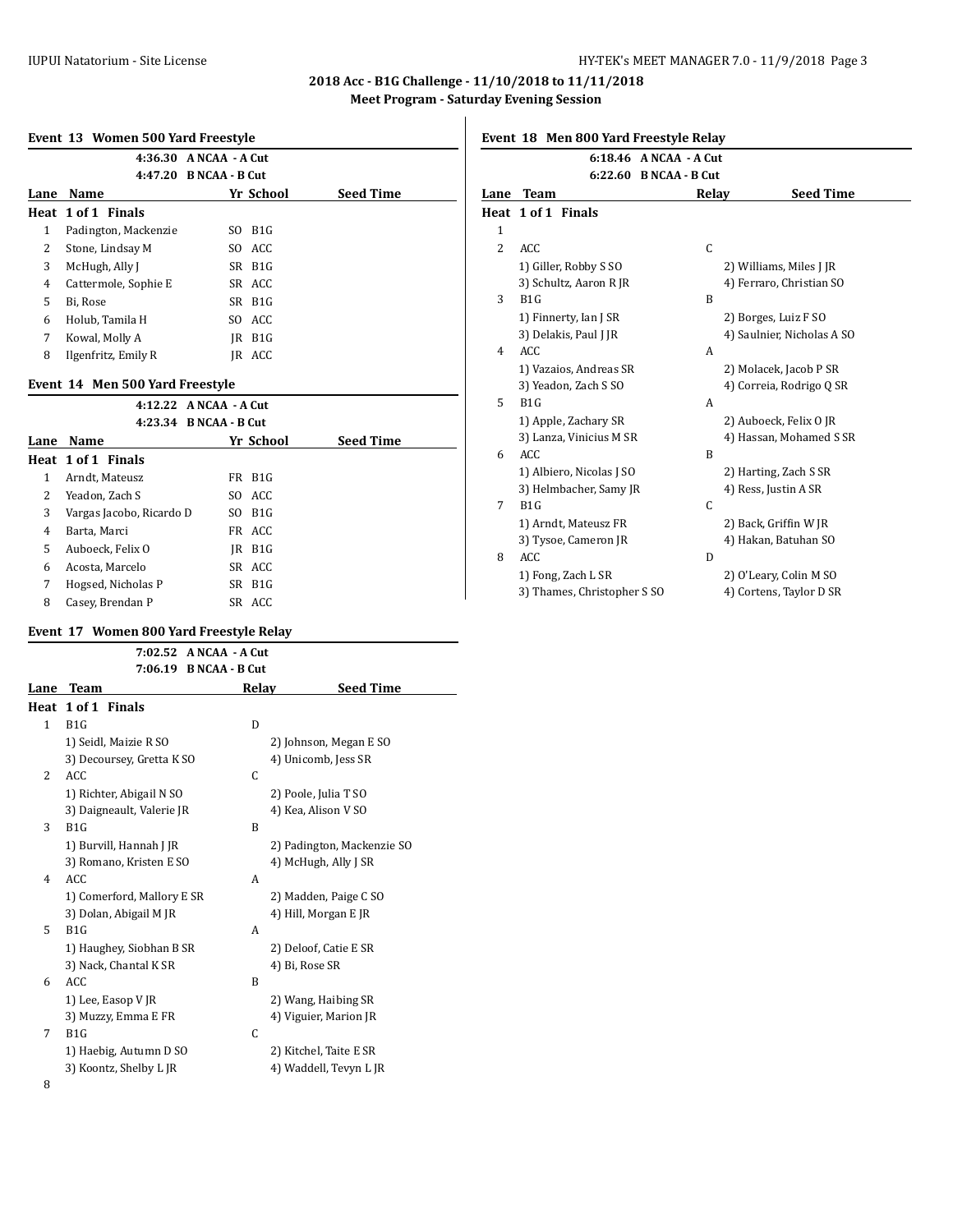## **2018 Acc - B1G Challenge - 11/10/2018 to 11/11/2018 Meet Program - Sunday Morning Session**

## **Event 19 Women 200 Yard Medley Relay**

|                | Event 19 Women 200 Taru Meurcy Relay |       |                            | LVCIIL LU      |                  |
|----------------|--------------------------------------|-------|----------------------------|----------------|------------------|
|                | 1:36.75 A NCAA - A Cut               |       |                            |                |                  |
|                | 1:37.39 B NCAA - B Cut               |       |                            |                |                  |
| Lane           | <b>Team</b>                          | Relay | <b>Seed Time</b>           | Lane           | <b>Tea</b>       |
|                | Heat 1 of 1 Finals                   |       |                            | Heat           | 1 of             |
| $\mathbf{1}$   | B1G                                  | D     |                            | $\mathbf{1}$   | B <sub>1</sub> G |
|                | 1) Sheridan, Calypso P SO            |       | 2) Martinez, Ilse J SO     |                | $1)$ Th          |
|                | 3) Drake, Kelsey D SO                |       | 4) Burvill, Hannah J JR    |                | 3) Sc            |
| $\overline{2}$ | <b>ACC</b>                           | C     |                            | $\overline{2}$ | ACC              |
|                | 1) Richter, Abigail N SO             |       | 2) Mason, Zorry L FR       |                | 1) St.           |
|                | 3) Jordan, Kylie V JR                |       | 4) Hill, Morgan E JR       |                | 3) Fe            |
| 3              | B <sub>1</sub> G                     | B     |                            | 3              | B1G              |
|                | 1) Waddell, Tevyn L JR               |       | 2) Kozelsky, Lindsey SJR   |                | 1) Yo            |
|                | 3) Jensen, Christie M SR             |       | 4) Rayner, Freya SO        |                | 3) Sa            |
| 4              | <b>ACC</b>                           | A     |                            | $\overline{4}$ | ACC              |
|                | 1) Haan, Elise M SR                  |       | 2) Astashkina, Marlia SO   |                | $1)$ St          |
|                | 3) Marsh, Alyssa J JR                |       | 4) Perry, Ky-lee L JR      |                | 3) Ka            |
| 5              | B <sub>1</sub> G                     | A     |                            | 5              | B1G              |
|                | 1) Nelson, Beata D JR                |       | 2) King, Lilly C SR        |                | 1) Fa            |
|                | 3) MacNeil, Maggie J FR              |       | 4) Deloof, Catie E SR      |                | 3) La            |
| 6              | ACC                                  | B     |                            | 6              | ACC              |
|                | 1) Kendzior, Alina SR                |       | 2) Vereb, Joelle K SO      |                | $1)$ Al          |
|                | 3) Oglesby, Grace A JR               |       | 4) Comerford, Mallory E SR |                | $3)$ Izz         |
| 7              | B <sub>1</sub> G                     | C     |                            | 7              | B1G              |
|                | 1) Coughlin, Katie M SR              |       | 2) Roche, Ellie A SR       |                | $1)$ M           |
|                | 3) Hart, Maddie A JR                 |       | 4) Doctor, Ileah M FR      |                | 3) Le            |
| 8              | ACC                                  | D     |                            | 8              | ACC              |
|                | 1) Muzzy, Emma E FR                  |       | 2) Covington, Taylor A JR  |                | $1)$ Th          |
|                | 3) Lin, Victoria JR                  |       | 4) Wang, Haibing SR        |                | 3)0'             |

# **Event 20 Men 200 Yard Medley Relay**

|      | 1:24.56 A NCAA - A Cut      |       |                             |
|------|-----------------------------|-------|-----------------------------|
|      | 1:25.33 B NCAA - B Cut      |       |                             |
| Lane | <b>Team</b>                 | Relay | <b>Seed Time</b>            |
| Heat | 1 of 1 Finals               |       |                             |
| 1    | B1G                         | D     |                             |
|      | 1) Thorne, John L SR        |       | 2) Hofstadter, William A SR |
|      | 3) Schwers, Michael W JR    |       | 4) Castano, Gabriel SO      |
| 2    | ACC                         | C     |                             |
|      | 1) St. George, Max S SR     |       | 2) Howard, Judd C SR        |
|      | 3) Ferraro, Christian SO    |       | 4) Barna, Andrej JR         |
| 3    | B <sub>1</sub> G            | B     |                             |
|      | 1) Young, Joseph A SR       |       | 2) Finnerty, Ian J SR       |
|      | 3) Salazar, Michael G SR    |       | 4) Apple, Zachary SR        |
| 4    | <b>ACC</b>                  | A     |                             |
|      | 1) Stewart, Coleman M JR    |       | 2) Abaliksta, Valdas SO     |
|      | 3) Kaleoaloha, Kanoa K SR   |       | 4) Ress, Justin A SR        |
| 5    | B <sub>1</sub> G            | A     |                             |
|      | 1) Fantoni, Gabriel A SO    |       | 2) McHugh, Maxwell J FR     |
|      | 3) Lanza, Vinicius M SR     |       | 4) Becker, Bowen T SR       |
| 6    | <b>ACC</b>                  | B     |                             |
|      | 1) Albiero, Nicolas J SO    |       | 2) Barnum, Keefer 0 SO      |
|      | 3) Izzo, Giovanni SO        |       | 4) Ho, Ian Y SR             |
| 7    | B <sub>1</sub> G            | C     |                             |
|      | 1) Mende, Kenneth SR        |       | 2) Pellini, Trent SO        |
|      | 3) Lense, Noah J JR         |       | 4) Borges, Luiz F SO        |
| 8    | <b>ACC</b>                  | D     |                             |
|      | 1) Thames, Christopher S SO |       | 2) Kleinsmith, Charles L SR |
|      | 3) O'Leary, Colin M SO      |       | 4) Williams, Miles J JR     |

## **Event 21 Women 1000 Yard Freestyle**

| Lane | Name                 | Yr School              | <b>Seed Time</b> |
|------|----------------------|------------------------|------------------|
|      | Heat 1 of 1 Finals   |                        |                  |
| 1    | Padington, Mackenzie | B1G<br>SO.             |                  |
| 2    | Stone, Lindsay M     | SO ACC                 |                  |
| 3    | McHugh, Ally J       | SR B1G                 |                  |
| 4    | Holub, Tamila H      | SO ACC                 |                  |
| 5    | Bi. Rose             | SR B1G                 |                  |
| 6    | Cattermole, Sophie E | SR ACC                 |                  |
| 7    | Kowal, Molly A       | B <sub>1</sub> G<br>IR |                  |
| 8    | Ilgenfritz, Emily R  | ACC<br>IR              |                  |
|      |                      |                        |                  |

## **Event 22 Men 1000 Yard Freestyle**

| Lane | Name                     | Yr School          | <b>Seed Time</b> |
|------|--------------------------|--------------------|------------------|
|      | Heat 1 of 1 Finals       |                    |                  |
| 1    | McDowell, Nicholasq      | B1G<br>IR          |                  |
| 2    | Casey, Brendan P         | SR ACC             |                  |
| 3    | Vargas Jacobo, Ricardo D | $SO$ $B1G$         |                  |
| 4    | Yeadon, Zach S           | SO ACC             |                  |
| 5    | Auboeck, Felix O         | B1G<br>IR          |                  |
| 6    | Acosta, Marcelo          | SR ACC             |                  |
| 7    | Hogsed, Nicholas P       | SR B <sub>1G</sub> |                  |
| 8    | Giller, Robby S          | SO ACC             |                  |
|      |                          |                    |                  |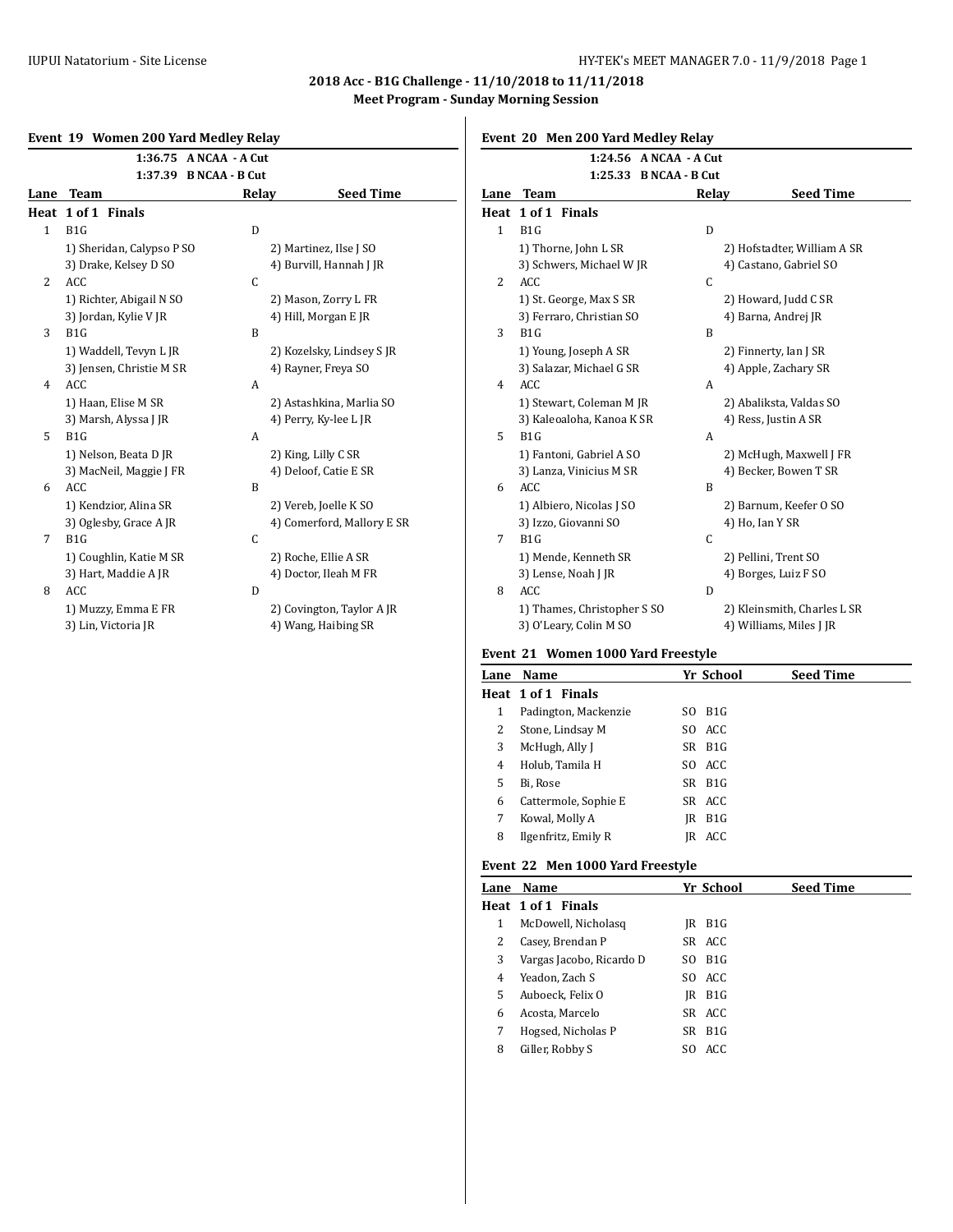## **2018 Acc - B1G Challenge - 11/10/2018 to 11/11/2018 Meet Program - Sunday Morning Session**

#### **Event 23 Women 200 Yard Freestyle**

|      |                      | 1:43.17 A NCAA - A Cut<br>1:47.12 B NCAA - B Cut |                  |
|------|----------------------|--------------------------------------------------|------------------|
| Lane | Name                 | Yr School                                        | <b>Seed Time</b> |
|      | Heat 1 of 1 Finals   |                                                  |                  |
| 1    | Romano, Kristen E    | B1G<br>SO.                                       |                  |
| 2    | Dolan, Abigail M     | IR ACC                                           |                  |
| 3    | Deloof, Catie E      | SR B1G                                           |                  |
| 4    | Comerford, Mallory E | SR ACC                                           |                  |
| 5    | Haughey, Siobhan B   | SR B1G                                           |                  |
| 6    | Madden, Paige C      | SO ACC                                           |                  |
| 7    | Nack, Chantal K      | SR B1G                                           |                  |
| 8    | Lee, Easop V         | ACC<br>IR                                        |                  |
|      |                      |                                                  |                  |

#### **Event 24 Men 200 Yard Freestyle**

|      |                      | $1:32.13$ ANCAA - A Cut |                    |                  |  |
|------|----------------------|-------------------------|--------------------|------------------|--|
|      |                      | 1:36.32 B NCAA - B Cut  |                    |                  |  |
| Lane | Name                 |                         | Yr School          | <b>Seed Time</b> |  |
|      | Heat 1 of 1 Finals   |                         |                    |                  |  |
| 1    | Delakis, Paul J      | IR                      | B <sub>1</sub> G   |                  |  |
| 2    | Helmbacher, Samy     |                         | IR ACC             |                  |  |
| 3    | Arndt, Mateusz       |                         | FR B <sub>1G</sub> |                  |  |
| 4    | Vazaios, Andreas     |                         | SR ACC             |                  |  |
| 5.   | Hassan. Mohamed S    |                         | SR B1G             |                  |  |
| 6    | Molacek, Jacob P     |                         | SR ACC             |                  |  |
| 7    | Saulnier, Nicholas A |                         | SO B <sub>1G</sub> |                  |  |
| 8    | Correia, Rodrigo Q   |                         | SR ACC             |                  |  |
|      |                      |                         |                    |                  |  |

## **Event 25 Women 100 Yard Backstroke**

|      | 50.99              | A NCAA - A Cut               |            |                  |
|------|--------------------|------------------------------|------------|------------------|
|      | 53.94              | <b>B</b> NCAA - <b>B</b> Cut |            |                  |
| Lane | Name               |                              | Yr School  | <b>Seed Time</b> |
|      | Heat 1 of 1 Finals |                              |            |                  |
| 1    | Grusova, Tereza    |                              | FR B1G     |                  |
| 2    | Muzzy, Emma E      |                              | FR ACC     |                  |
| 3    | Waddell, Tevyn L   | IR                           | B1G        |                  |
| 4    | Haan, Elise M      |                              | SR ACC     |                  |
| 5    | Nelson, Beata D    | IR                           | B1G        |                  |
| 6    | Kendzior, Alina    |                              | SR ACC     |                  |
| 7    | Unicomb, Jess      |                              | $SR$ $B1G$ |                  |
| 8    | Quast, Carly L     |                              | SO ACC     |                  |

#### **Event 26 Men 100 Yard Backstroke**

|      |                    | 45.12 A NCAA - A Cut  |           |                  |  |
|------|--------------------|-----------------------|-----------|------------------|--|
|      | 47.77              | <b>B NCAA - B Cut</b> |           |                  |  |
| Lane | Name               |                       | Yr School | <b>Seed Time</b> |  |
|      | Heat 1 of 1 Finals |                       |           |                  |  |
| 1    | Tysoe, Cameron     | IR                    | B1G       |                  |  |
| 2    | Montesi, Jack J    |                       | IR ACC    |                  |  |
| 3    | Young, Joseph A    |                       | SR B1G    |                  |  |
| 4    | Stewart, Coleman M |                       | IR ACC    |                  |  |
| 5    | Fantoni, Gabriel A |                       | SO B1G    |                  |  |
| 6    | Jiang, Alvin P     |                       | SO ACC    |                  |  |
| 7    | Mende, Kenneth     |                       | SR B1G    |                  |  |
| 8    | St. George, Max S  |                       | SR ACC    |                  |  |
|      |                    |                       |           |                  |  |

**Event 27 Women 100 Yard Breaststroke**

|      | A NCAA - A Cut<br>58.79<br>1:01.84 B NCAA - B Cut |  |                    |                  |  |
|------|---------------------------------------------------|--|--------------------|------------------|--|
| Lane | Name                                              |  | Yr School          | <b>Seed Time</b> |  |
|      | Heat 1 of 1 Finals                                |  |                    |                  |  |
| 1    | Munson, Rachel O                                  |  | SR B <sub>1G</sub> |                  |  |
| 2    | Mason, Zorry L                                    |  | FR ACC             |                  |  |
| 3    | Kozelsky, Lindsey S                               |  | IR B1G             |                  |  |
| 4    | Astashkina, Marlia                                |  | SO ACC             |                  |  |
| 5    | King, Lilly C                                     |  | $SR$ $B1G$         |                  |  |
| 6    | Vereb, Joelle K                                   |  | SO ACC             |                  |  |
| 7    | Phee, Jing En                                     |  | IR B1G             |                  |  |
| 8    | Covington, Taylor A                               |  | IR ACC             |                  |  |

## **Event 28 Men 100 Yard Breaststroke**

#### **51.73 A NCAA - A Cut 54.27 B NCAA - B Cut**

|   | <b>Lane Name</b>      | Yr School          | <b>Seed Time</b> |
|---|-----------------------|--------------------|------------------|
|   | Heat 1 of 1 Finals    |                    |                  |
| 1 | Hofstadter, William A | SR B <sub>1G</sub> |                  |
| 2 | Abaliksta, Valdas     | SO ACC             |                  |
| 3 | McHugh, Maxwell J     | FR B1G             |                  |
| 4 | Somov, Evgenii I      | SO ACC             |                  |
| 5 | Finnerty, Ian J       | SR B1G             |                  |
| 6 | Barnum, Keefer O      | SO ACC             |                  |
| 7 | Pellini, Trent        | SO B1G             |                  |
| 8 | Howard, Judd C        | SR ACC             |                  |
|   |                       |                    |                  |

#### **Event 29 Women 200 Yard Butterfly**

|              |                    | 1:53.48 A NCAA - A Cut |            |                  |
|--------------|--------------------|------------------------|------------|------------------|
|              |                    | 1:59.23 B NCAA - B Cut |            |                  |
| Lane         | Name               |                        | Yr School  | <b>Seed Time</b> |
|              | Heat 1 of 1 Finals |                        |            |                  |
| $\mathbf{1}$ | Kitchel. Taite E   |                        | $SR$ $B1G$ |                  |
| 2            | Menkhaus, Julie E  |                        | FR ACC     |                  |
| 3            | Stoppa, Francesca  |                        | $SR$ $B1G$ |                  |
| 4            | Oglesby, Grace A   |                        | IR ACC     |                  |
| 5            | Krause, Vanessa L  |                        | IR B1G     |                  |
| 6            | Smith. Nicole E    |                        | SR ACC     |                  |
| 7            | Koontz, Shelby L   | IR                     | B1G        |                  |
| 8            | Cameron, Bryanna M | IR                     | ACC        |                  |

## **Event 30 Men 200 Yard Butterfly**

|      |                    | $1:41.02$ ANCAA - A Cut |                    |                  |
|------|--------------------|-------------------------|--------------------|------------------|
|      |                    | 1:46.69 B NCAA - B Cut  |                    |                  |
| Lane | <b>Name</b>        |                         | Yr School          | <b>Seed Time</b> |
|      | Heat 1 of 1 Finals |                         |                    |                  |
| 1    | Thomas, Matthew A  | IR                      | B1G                |                  |
| 2    | Ferraro, Christian |                         | SO ACC             |                  |
| 3    | Lense, Noah J      |                         | IR B1G             |                  |
| 4    | Albiero, Nicolas J |                         | SO ACC             |                  |
| 5    | Lanza, Vinicius M  |                         | SR B <sub>1G</sub> |                  |
| 6    | Harting, Zach S    |                         | SR ACC             |                  |
| 7    | Salazar, Michael G |                         | SR B1G             |                  |
| 8    | Fong, Zach L       |                         | SR ACC             |                  |